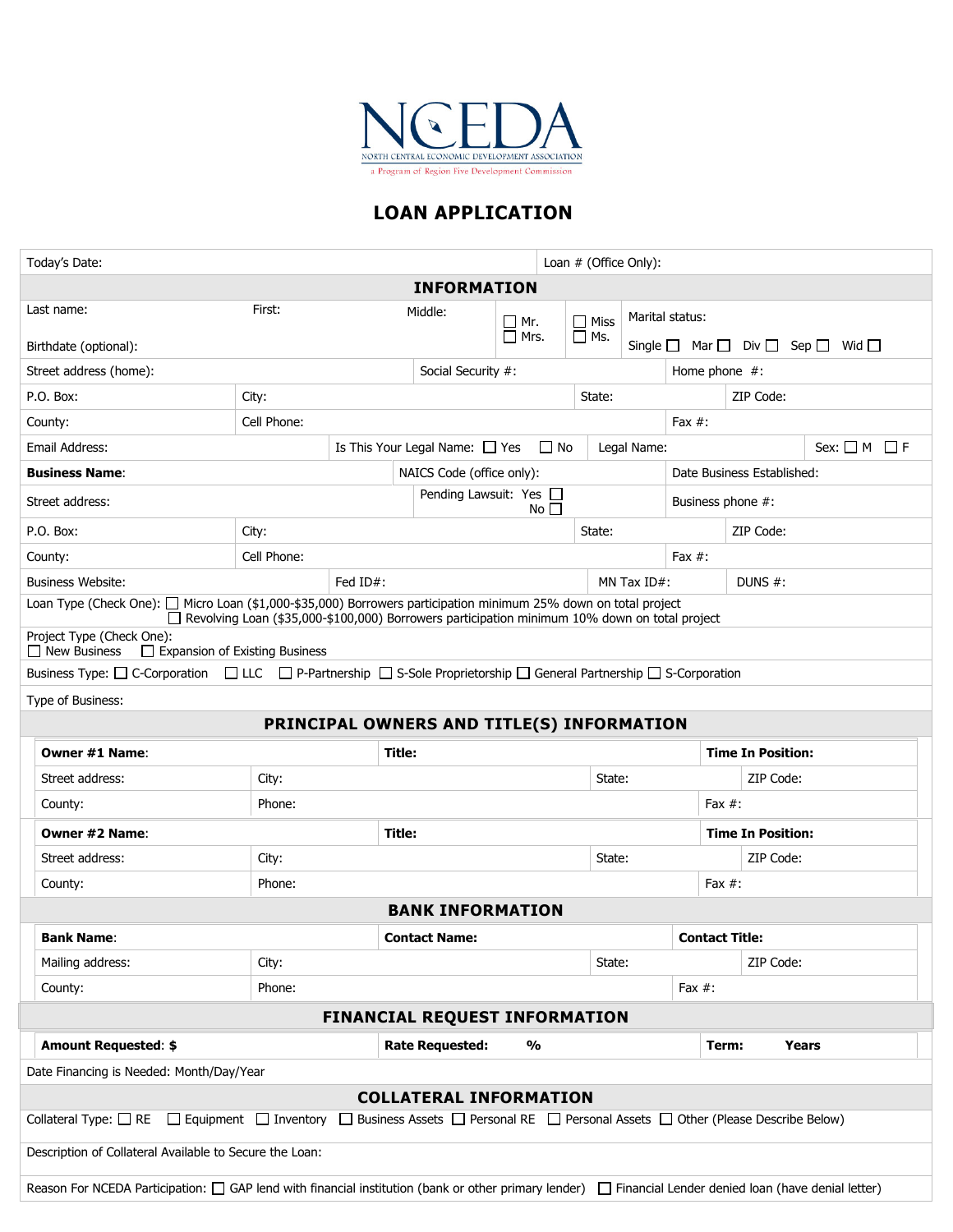| <b>BUSINESS INFORMATION</b>                                                                                                                                                                                                                                                                                                                                                                                                                                                                                                                                                                                                                                                                                                 |                                                                                                                             |    |                                               |    |                                                                                                    |                                       |          |                        |              |  |
|-----------------------------------------------------------------------------------------------------------------------------------------------------------------------------------------------------------------------------------------------------------------------------------------------------------------------------------------------------------------------------------------------------------------------------------------------------------------------------------------------------------------------------------------------------------------------------------------------------------------------------------------------------------------------------------------------------------------------------|-----------------------------------------------------------------------------------------------------------------------------|----|-----------------------------------------------|----|----------------------------------------------------------------------------------------------------|---------------------------------------|----------|------------------------|--------------|--|
| Pre-Loan Jobs (Current):                                                                                                                                                                                                                                                                                                                                                                                                                                                                                                                                                                                                                                                                                                    | New Full-Time* Jobs:                                                                                                        |    | New Part-Time Jobs:                           |    |                                                                                                    | Retained Jobs:                        |          |                        |              |  |
| *One Full-Time Position is Equivalent to 2,080 Hours Worked Per Year                                                                                                                                                                                                                                                                                                                                                                                                                                                                                                                                                                                                                                                        |                                                                                                                             |    |                                               |    |                                                                                                    |                                       |          |                        |              |  |
| <b>PROJECT FINANCIAL SOURCES &amp; USES INFORMATION</b>                                                                                                                                                                                                                                                                                                                                                                                                                                                                                                                                                                                                                                                                     |                                                                                                                             |    |                                               |    |                                                                                                    |                                       |          |                        |              |  |
|                                                                                                                                                                                                                                                                                                                                                                                                                                                                                                                                                                                                                                                                                                                             |                                                                                                                             |    | <b>BANK</b><br><b>OWNERS</b><br><b>EQUITY</b> |    |                                                                                                    | <b>NCEDA</b><br>(Revolving Loan Fund) |          | <b>MICRO LOAN FUND</b> | <b>TOTAL</b> |  |
| Property Acquisition                                                                                                                                                                                                                                                                                                                                                                                                                                                                                                                                                                                                                                                                                                        | \$                                                                                                                          |    | \$                                            |    |                                                                                                    | \$                                    |          |                        | \$           |  |
| Site Improvement                                                                                                                                                                                                                                                                                                                                                                                                                                                                                                                                                                                                                                                                                                            | \$                                                                                                                          |    |                                               | \$ |                                                                                                    | \$                                    |          |                        | \$           |  |
| Renovation                                                                                                                                                                                                                                                                                                                                                                                                                                                                                                                                                                                                                                                                                                                  | \$                                                                                                                          |    |                                               | \$ |                                                                                                    | \$                                    |          | <b>NA</b>              | \$           |  |
| Construction*                                                                                                                                                                                                                                                                                                                                                                                                                                                                                                                                                                                                                                                                                                               | \$                                                                                                                          |    | \$                                            |    |                                                                                                    | \$                                    |          | NА                     | \$           |  |
| Machinery & Equipment                                                                                                                                                                                                                                                                                                                                                                                                                                                                                                                                                                                                                                                                                                       | \$                                                                                                                          |    | \$                                            |    |                                                                                                    | \$                                    |          |                        | \$           |  |
| <b>Working Capital</b>                                                                                                                                                                                                                                                                                                                                                                                                                                                                                                                                                                                                                                                                                                      | \$                                                                                                                          |    | \$                                            |    |                                                                                                    | \$                                    | \$       |                        | \$           |  |
| Other:                                                                                                                                                                                                                                                                                                                                                                                                                                                                                                                                                                                                                                                                                                                      | \$                                                                                                                          |    | \$                                            |    |                                                                                                    | \$                                    | \$       |                        | \$           |  |
| Other:                                                                                                                                                                                                                                                                                                                                                                                                                                                                                                                                                                                                                                                                                                                      | \$                                                                                                                          |    |                                               | \$ |                                                                                                    | \$                                    | \$<br>\$ |                        | \$           |  |
| Other:                                                                                                                                                                                                                                                                                                                                                                                                                                                                                                                                                                                                                                                                                                                      | \$                                                                                                                          |    |                                               | \$ |                                                                                                    | \$                                    |          |                        | \$           |  |
| Other:                                                                                                                                                                                                                                                                                                                                                                                                                                                                                                                                                                                                                                                                                                                      |                                                                                                                             | \$ |                                               | \$ |                                                                                                    | \$                                    |          |                        | \$           |  |
| <b>Total Costs:</b>                                                                                                                                                                                                                                                                                                                                                                                                                                                                                                                                                                                                                                                                                                         | \$                                                                                                                          |    |                                               | \$ |                                                                                                    | \$                                    | \$       |                        | \$           |  |
| *Federal Davis-Bacon Wage Rates Apply.                                                                                                                                                                                                                                                                                                                                                                                                                                                                                                                                                                                                                                                                                      |                                                                                                                             |    |                                               |    |                                                                                                    |                                       |          |                        |              |  |
| Status of Other Financing: (Check One) □ Committed □ Contingent on NCEDA Approval                                                                                                                                                                                                                                                                                                                                                                                                                                                                                                                                                                                                                                           |                                                                                                                             |    |                                               |    |                                                                                                    |                                       |          |                        |              |  |
| If Committed, document funding date: Month<br>Day<br>Year                                                                                                                                                                                                                                                                                                                                                                                                                                                                                                                                                                                                                                                                   |                                                                                                                             |    |                                               |    |                                                                                                    |                                       |          |                        |              |  |
| Yes $\Box$ No $\Box$<br>Personal $\square$<br>Business $\square$<br>Have you declared bankruptcy:<br>If yes, when: Month/Day/Year                                                                                                                                                                                                                                                                                                                                                                                                                                                                                                                                                                                           |                                                                                                                             |    |                                               |    |                                                                                                    |                                       |          |                        |              |  |
| List Source of Owner's Equity:                                                                                                                                                                                                                                                                                                                                                                                                                                                                                                                                                                                                                                                                                              |                                                                                                                             |    |                                               |    |                                                                                                    |                                       |          |                        |              |  |
|                                                                                                                                                                                                                                                                                                                                                                                                                                                                                                                                                                                                                                                                                                                             |                                                                                                                             |    |                                               |    |                                                                                                    |                                       |          |                        |              |  |
| <b>EXISTING DEBT INFORMATION</b><br>Loan $#1$ :<br>Collateral:<br>Phone $#$ :                                                                                                                                                                                                                                                                                                                                                                                                                                                                                                                                                                                                                                               |                                                                                                                             |    |                                               |    |                                                                                                    |                                       |          |                        |              |  |
|                                                                                                                                                                                                                                                                                                                                                                                                                                                                                                                                                                                                                                                                                                                             | Contact Person:                                                                                                             |    |                                               |    |                                                                                                    |                                       |          |                        |              |  |
| Loan $#2$ :                                                                                                                                                                                                                                                                                                                                                                                                                                                                                                                                                                                                                                                                                                                 | Contact Person:                                                                                                             |    | Phone $#$ :                                   |    |                                                                                                    | Collateral:                           |          |                        |              |  |
| Loan $#3$ :                                                                                                                                                                                                                                                                                                                                                                                                                                                                                                                                                                                                                                                                                                                 | Contact Person:                                                                                                             |    | Phone #:                                      |    |                                                                                                    | Collateral:                           |          |                        |              |  |
| Loan $#4$ :                                                                                                                                                                                                                                                                                                                                                                                                                                                                                                                                                                                                                                                                                                                 | Contact Person:                                                                                                             |    |                                               |    |                                                                                                    | Phone $#$ :                           |          | Collateral:            |              |  |
|                                                                                                                                                                                                                                                                                                                                                                                                                                                                                                                                                                                                                                                                                                                             |                                                                                                                             |    |                                               |    |                                                                                                    |                                       |          |                        |              |  |
| <b>ETHNIC INFORMATION</b>                                                                                                                                                                                                                                                                                                                                                                                                                                                                                                                                                                                                                                                                                                   |                                                                                                                             |    |                                               |    |                                                                                                    |                                       |          |                        |              |  |
| You are not required to furnish this information, but are encouraged to do so.<br>Please provide the following information so that the business will be in compliance with Title VI of the Civil Rights Act of 1964.<br>The information regarding race, color, or national origin designation is requested in order to assure the Federal Government that the business complies with<br>Federal Laws prohibiting discrimination on the basis of race, color, or national origin. This information will not be used in evaluating your request for services or to<br>discriminate against you in any way. However, if you choose not to furnish this information, we are required to note your race/color/national origin on |                                                                                                                             |    |                                               |    |                                                                                                    |                                       |          |                        |              |  |
| the basis of visual observation or surname.<br>Please check the appropriate information below:                                                                                                                                                                                                                                                                                                                                                                                                                                                                                                                                                                                                                              |                                                                                                                             |    |                                               |    |                                                                                                    |                                       |          |                        |              |  |
| <b>ETHNIC CATEGORIES (check one)</b>                                                                                                                                                                                                                                                                                                                                                                                                                                                                                                                                                                                                                                                                                        |                                                                                                                             |    |                                               |    |                                                                                                    |                                       |          |                        |              |  |
|                                                                                                                                                                                                                                                                                                                                                                                                                                                                                                                                                                                                                                                                                                                             |                                                                                                                             |    |                                               |    |                                                                                                    |                                       |          |                        |              |  |
| $\Box$ Asian<br>$\Box$ White                                                                                                                                                                                                                                                                                                                                                                                                                                                                                                                                                                                                                                                                                                | American Indian or Alaskan Native<br>$\Box$ Hispanic or Latino<br>$\Box$ Not Hispanic or Latino<br>$\Box$ Two or More Races |    |                                               |    | Black or African American<br>$\Box$ Native Hawaiian or Other Pacific Islander<br>□ Some Other Race |                                       |          |                        |              |  |
| Who filled out this form? (check one)<br>$\Box$ Participant<br>$\Box$ Employee Observed                                                                                                                                                                                                                                                                                                                                                                                                                                                                                                                                                                                                                                     |                                                                                                                             |    |                                               |    |                                                                                                    |                                       |          |                        |              |  |

| .upan.         |  |
|----------------|--|
| loyee Observed |  |
|                |  |